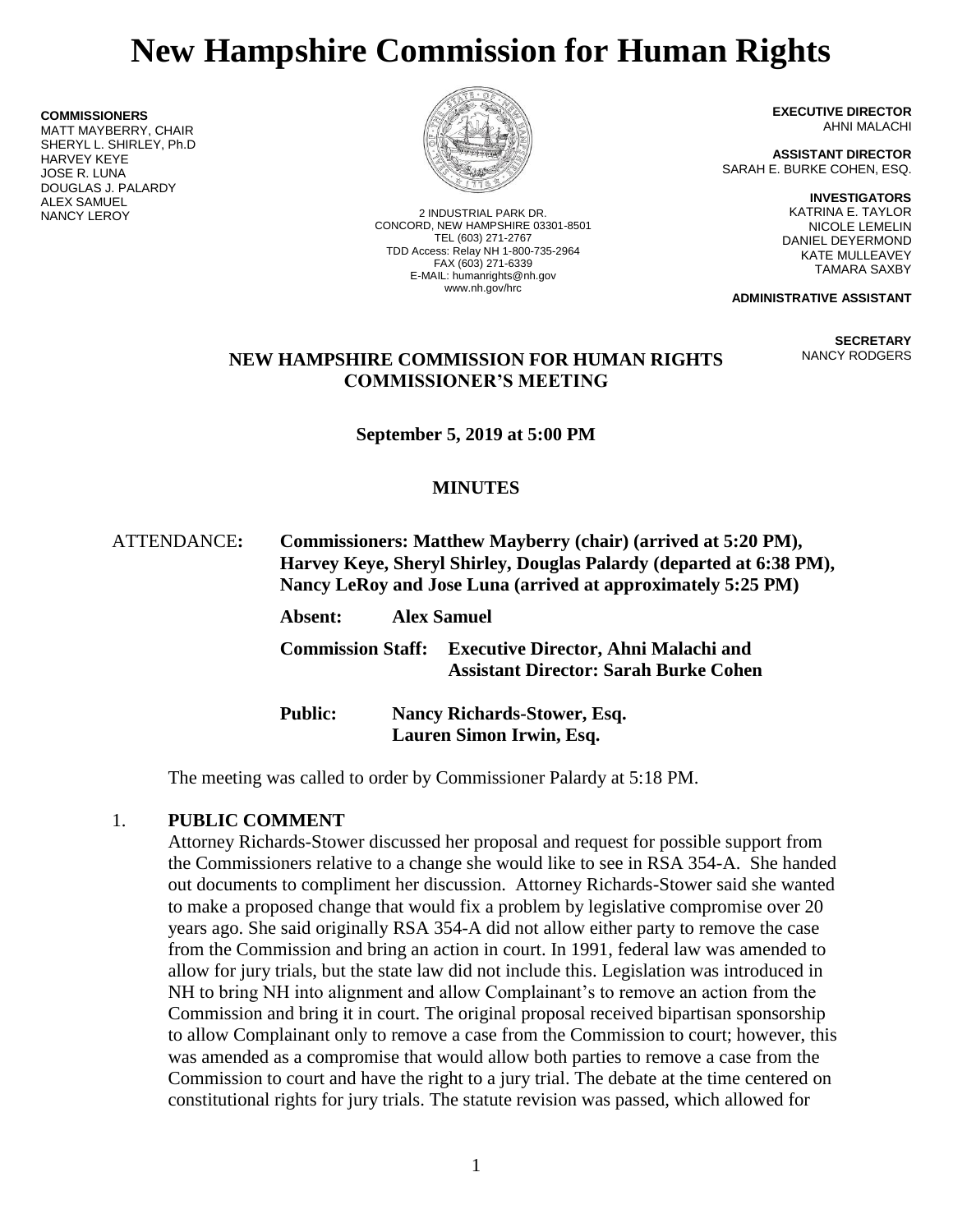Complainants to remove a case to court at any time throughout the process and to allow Respondents to remove a case to court after a probable cause finding was rendered. This statutory change opened the door to allow Respondents to remove a case to state court as allowed and then, remove a case to federal court. The federal statute does not allow Respondents to remove a case to court at any time during the process. Federal court practice is difficult for an experienced litigator and is near impossible for a *pro se* litigant. In 2009, Attorney Richards-Stower attempted to fix this issue and eliminate Respondent's ability to remove a case to court, but "taking away a "right" is difficult." The proposal was passed through the House Judiciary, but failed when it reached the Senate. Attorney Richards-Stower said she is looking to reintroduce this proposal and has solid Senate sponsor for this bill, Senate Levesque. Attorney Richards-Stower added that Complainants are scared to go to court and often will let a case go if they are unrepresented in court. Attorney Richards-Stower believes there is no right to a jury trial by Respondent. . Attorney Richards-Stower stated that this change will affect a small number of people, but it will really have a big effect. Attorney Richards-Stower reminded the Commission of her service and that, when she served, her commission did get involved with legislative changes and was active. Attorney Richards-Stower wants to protect those that want to get justice without having to get an attorney. Commissioner Shirley reminded Attorney Richards-Stower that the Commission continues to get involved in legislative work as it currently is relative to HUD substantial equivalence. Attorney Richards-Stower doesn't have exact wording and won't until it is introduced. Commissioner Shirley asked if there was bipartisan support for this proposal. Attorney Richards-Stower responded that she was not sure at this time. Attorney Irwin talked with the Commission about cases she has faced in which this is applicable and about her screening process to determine if a case should be in court. With that said, Attorney Irwin explained that she generally doesn't mind taking high level economic cases to court, but lower level cases likely have a better spot at Commission. The Commission requested that Attorney Richards-Stower let us know should the legislation be proposed and the LSR number it is assigned to allow the Commission to follow it.

#### 2. **APPROVAL OF MARCH MEETING MINUTES**:

Commissioner LeRoy moved and Commissioner Shirley seconded a Motion to approve the minutes. The Motion carried. Later, after Commissioner Luna's arrival, an amendment was requested by Commissioner Luna. Commissioner Shirley moved to amend the minutes and Commissioner Palardy seconded the amendment. The Motion carried.

#### 3. **DIVERSITY & INCLUSION COUNCIL REPORT**

Commissioner Luna stated there was nothing to report as there was no meeting in August.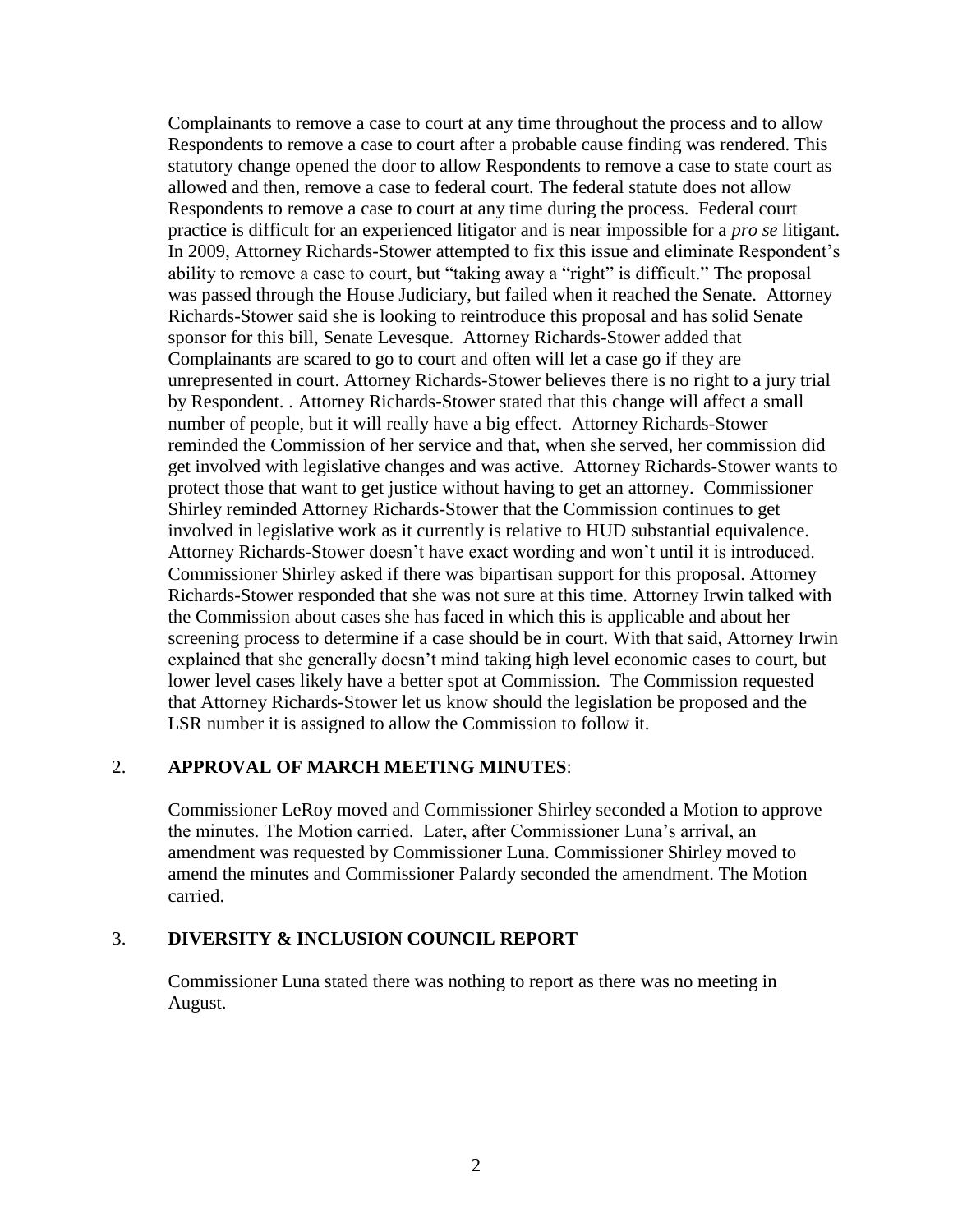#### 4. **ARCHIVE POLICY**

Director Malachi and Assistant Director Burke Cohen discussed the current archive policy. It is on the agenda to alert the Commissioners that the staff is looking at this policy and how it is applied to our records.

#### 5. **OFFICE UPDATES**

HUD: Director Malachi is attending the Region 1 – FHIP/FHAPs conference next week in Rhode Island. Greg Carson suggested NHCHR's participation to Jeffery Sussman She will report on the conference at the next Commissioners' meeting. Director Malachi is hopeful to meet Susan Forward at this conference and continue to move things forward toward substantial equivalence.

SB263: This law goes into effect on 9/17. Assistant Attorney General Jill Perlow and Director Malachi have a meeting scheduled with Diana Fenton (General Counsel for DoE) to discuss the DoE process and jurisdiction. There will be a larger interagency discussion on this law by the end of the month.

EEOC: EEOC was pleased with the outcome of the week of workshops. EEOC and Director Malachi are discussing scheduling something similar next year. Although the quantity was low, quality was good in that it was beneficial for those who attended. Chairperson Mayberry asked about geographical locations. Director Malachi said that the regions were good but it may be good to slightly shift the specific location i.e. instead of Manchester go to Nashua next year. Commissioner Shirley asked how many commissioners attended the workshops. Director Malachi answer 2.

EEOC Regional Conf.: The regional FEPA conference will be held between 11/13 and 11/15 in Concord. We will invite the Commissioners to come to all sessions.

Additional Space: The additional space is now available to the Commission. The Commission and staff discussed how it will be used.

#### 6. **REVIEW OF INVESTIGATOR CASE LOAD**

The Commissioner and staff discussed that the Commission has met contract and have been approved for an upward modification of 8 cases.

The Commissioners inquired about case maintenance and when they destroy work produce documents. The staff suggested the Commissioners wait at least 30 days to allow the appeal period to pass. Commissioner Shirley inquired about state only cases and the number. Assistant Director Burke Cohen explained there are limited number of state only cases filed and that they are processed the same as those that are dual filed.